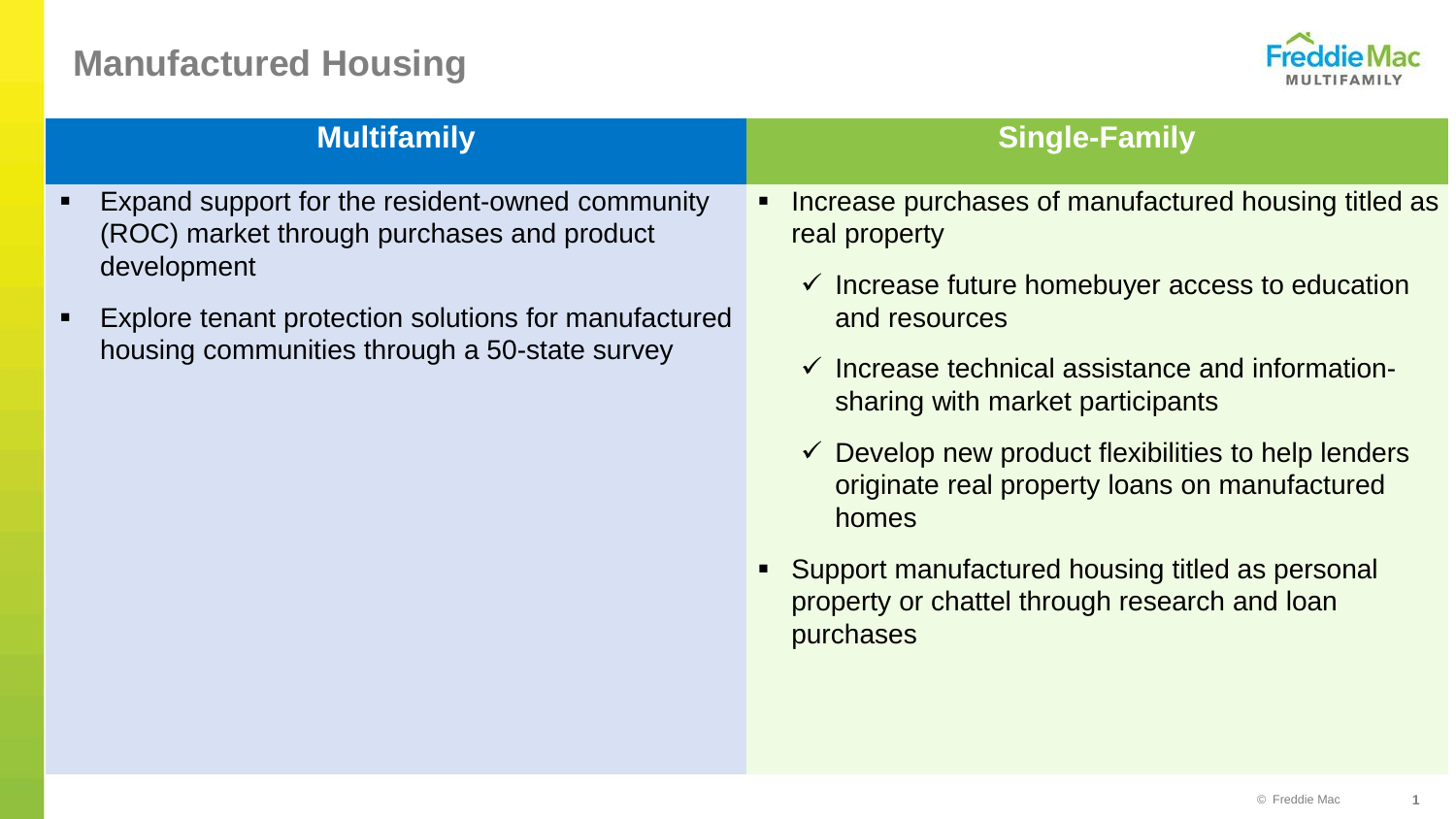# **Rural Housing**



# **Multifamily -** Create a mapping tool to help lenders more easily identify rural properties through research, product development, and loan purchases (LIHTC) equity market **Single-Family** rehabilitate aging housing stock training to industry professionals

© Freddie Mac **2**

- 
- Support USDA's Section 515 and 538 programs
- Re-enter the Low-Income Housing Tax Credit
- Publish research on multifamily housing in support of high-needs regions and populations
- Develop a new Single Family Rental (SFR) product and make SFR loan purchases
- Expand financing options for homebuyers
- Develop a new renovation mortgage product to help
- **Provide education to homebuyers and technical**
- Publish market research on rural housing